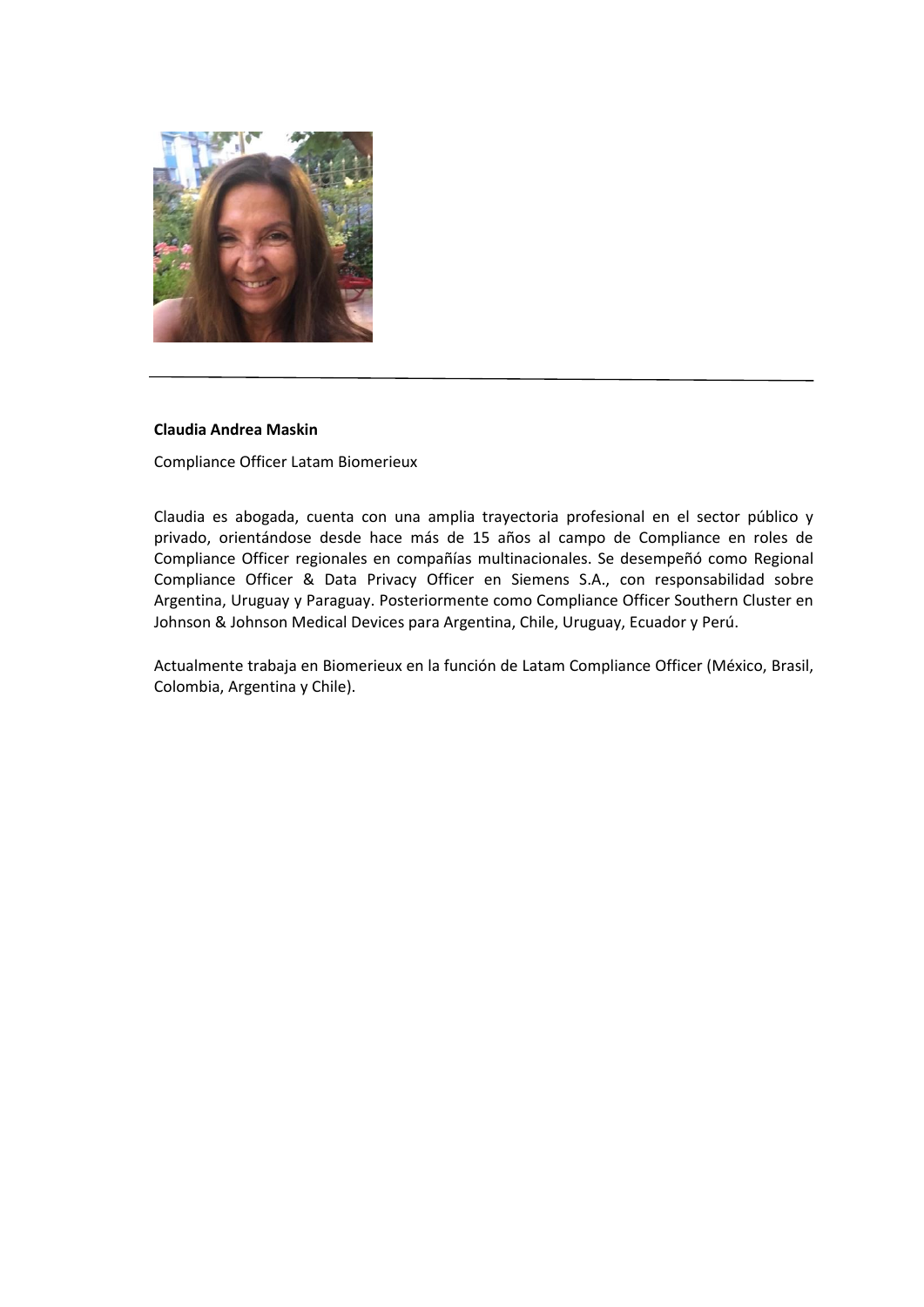# **Claudia Andrea Maskin Compliance Officer & Data Privacy Operations Officer**



| <b>Full Name:</b>                   | Claudia Andrea MASKIN                                |  |
|-------------------------------------|------------------------------------------------------|--|
| Date of birth : 21 de Julio de 1964 |                                                      |  |
| Place of birth :                    | Ciudad Autónoma de Buenos Aires, República Argentina |  |
| Address:                            | Olleros 2739 1# B /Capital Federal                   |  |
| Phone:                              | $+(54)114554-2056/(15)5567-5453$ (Cel)               |  |
| DNI:                                | 16.974.629                                           |  |

# **EDUCATION**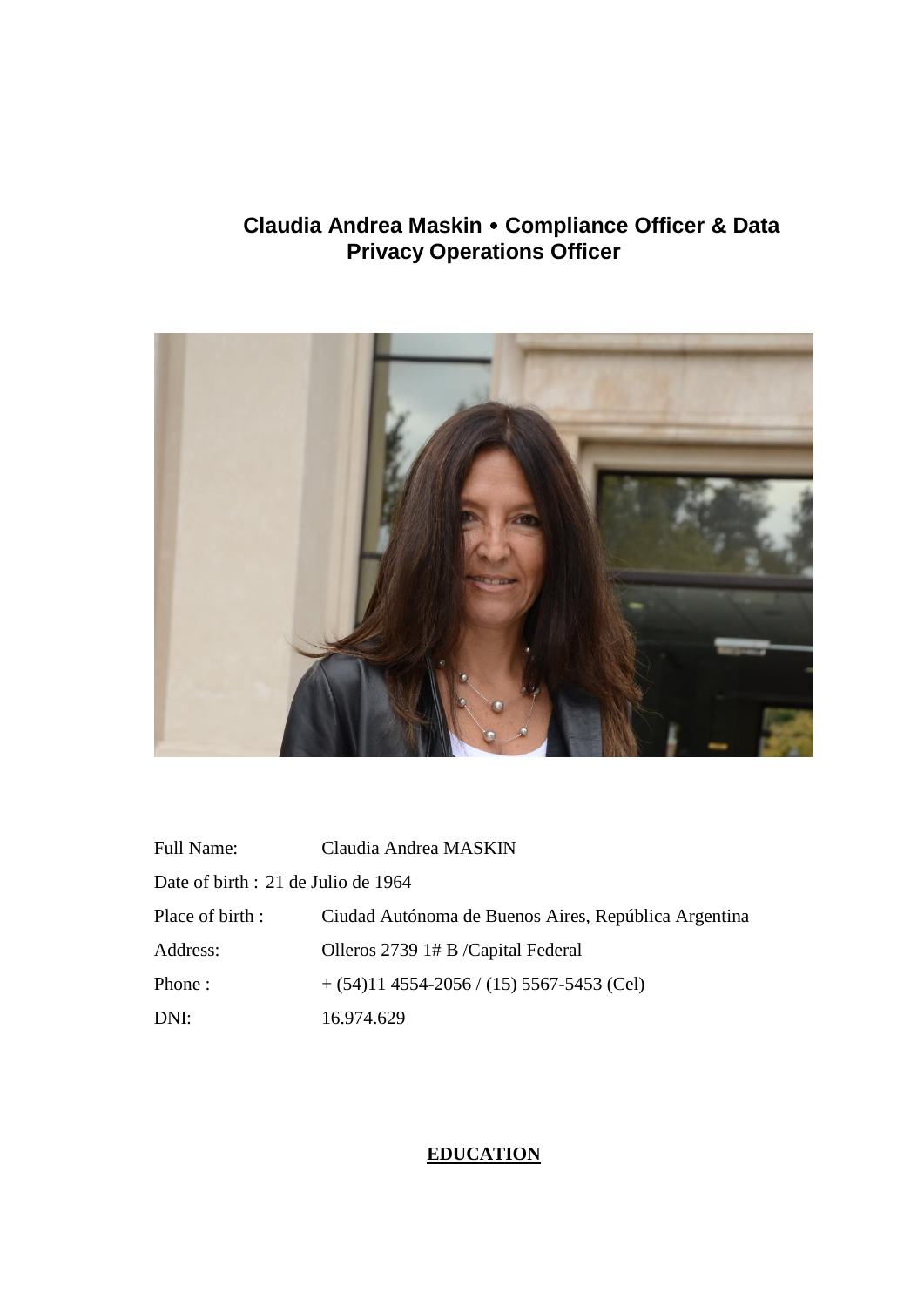1970-1976, Escuela Nro.12, D.Escolar N° 15, Buenos Aires.

1977-1981, Escuela Nacional Normal Nro.10 "Juan B. Alberdi", Buenos Aires, Egresa como BACHILLER.

1982-1986, Facultad de Derecho y Ciencias Sociales, Universidad de Buenos Aires. Law degree.

1986-1992, Facultad de Derecho y Ciencias Sociales, Universidad de Buenos Aires. Chief of Legal Practice.

#### **WORK EXPERIENCE**

| 1983      | Employee at Dra.Susana Krautner law firm.                                                                                  |
|-----------|----------------------------------------------------------------------------------------------------------------------------|
| 1984/1988 | Chief of the administrative sector of the Public Services<br>Commission of the Local Congress of the City of Buenos Aires- |
| 1988/1989 | Cabinet advisor of the Subsecretary of Governmental Action of<br>the National Government.                                  |
| 1988      | Advisor of the Educational Secretary of the National Ministry of<br>Eductation.                                            |
| 1989/1991 | Advisor of the President of the Local Congress of the City of<br>Buenos Aires.                                             |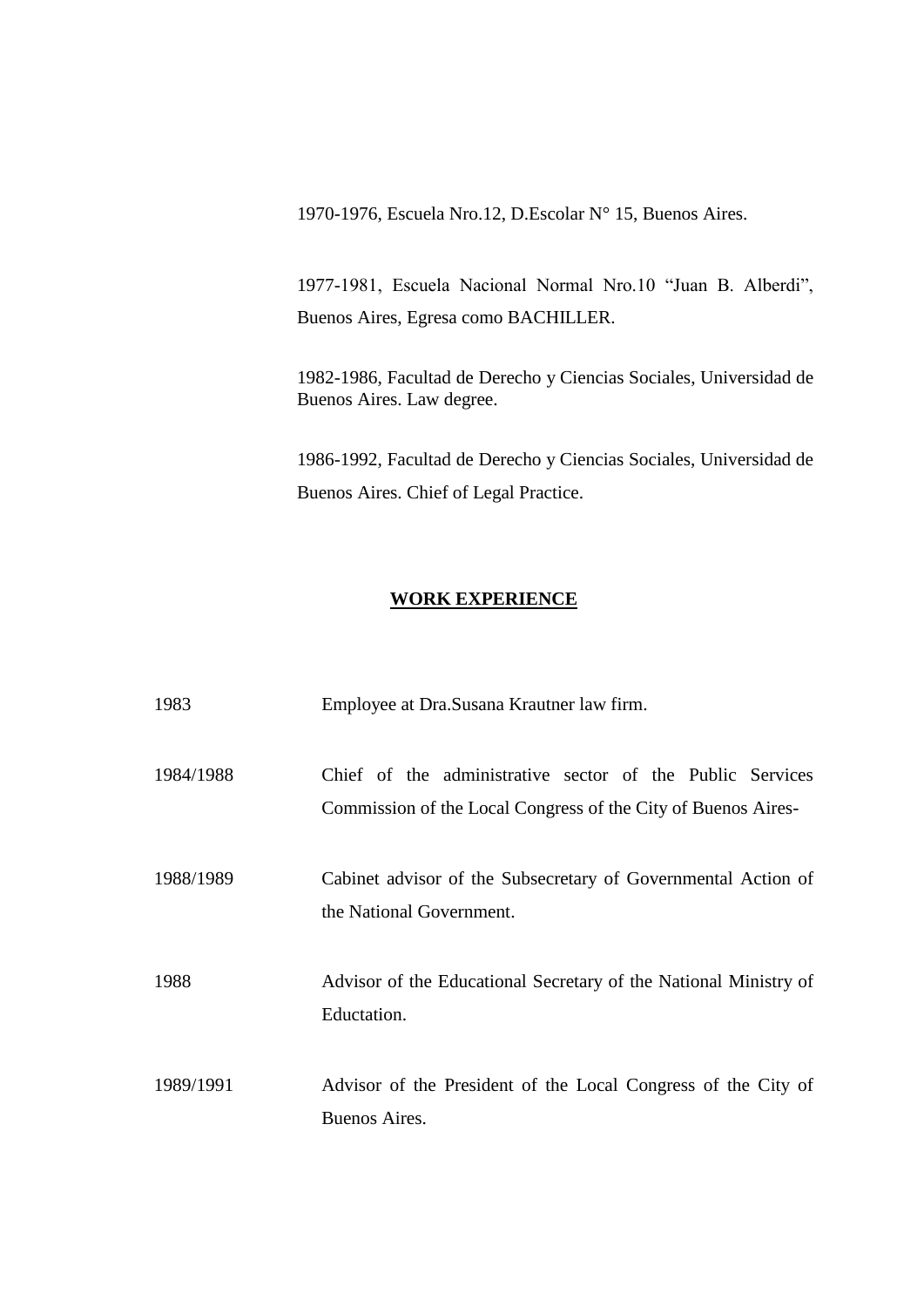| 1989/1996              | Lawyer at Entelman Law Firm, corporate and comercial law<br>oriented.                                      |
|------------------------|------------------------------------------------------------------------------------------------------------|
| 1996/1998              | Member of the staff or lawyers at Itron SA Legal Department.                                               |
|                        |                                                                                                            |
| December 1998/<br>2007 | Legal Director of Siemens Itron Business Services.                                                         |
| March 2007             | Regional Compliance Officer & Data Privacy Officer Siemens<br>SA (Argentina, Uruguay y Paraguay)           |
| December 2014          | Healthcare Compliance Officer & Data Protection Officer<br>Souther Cluster, Johnson & Johnson Medical S.A. |

## **ACADEMIC BACKGROUND**

Professor in Ethics and Philosophy of Law at the Law School of Buenos Aires University

Professor in Technology Law at the Catholic University of Buenos Aires

## **LANGUAGES**

"First Certificate" Cambridge University.

German. Instituto Flott S.R.L.. Básic I.

## **MANAGEMENT EDUCATION & ACTIVITIES**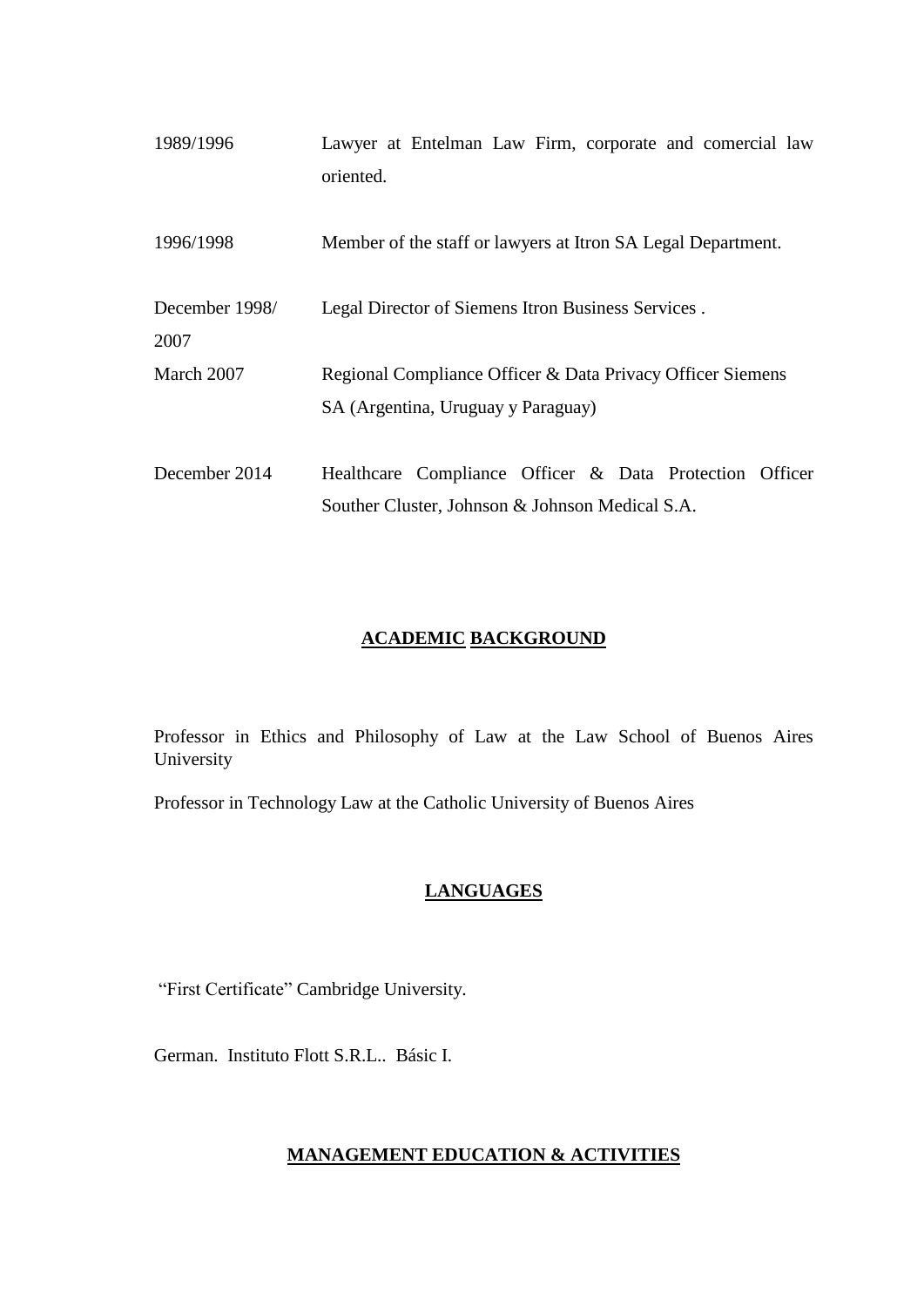• PMB Company program on Management & Leadership (Barcelona/Munich) July/December.

#### **2010 /now**

- Lecturer at the Global Compact annual academic course (ONU) on the 10° Principle (Fighting corruption).
- Member of the Compliance Officers group of the Center of Transparency, Corporate Governance and Risk Management of the IAE School of Business.

### **1999/2005**

- **"**Legal Department Meeting 2005". Siemens AG, Munich, Germany.
- Workshop "Talent diversity". Wall\*Mart Argentina- Speaker. August 2004.
- **"**Legal Department Meeting 2003". Siemens AG, Munich, Germany.
- **"**Legal Department Meeting 2002". Siemens AG, Munich, Germany. Speaker on "Selected Anti-Trust Issues with respect to Software License Agreements".
- Speaker at "El negocio de las Tecnologías de Información en las Américas: Una actualización al año 2000". Imark Communications. (November, 1999).
- "Productividad y Responsabilidad del Abogado de Empresa". Institute for International Research. (May, 30)
- Speaker on "IT Agreements". Institute for International Research. "Outsourcing agreements: risks & benefits (March,, 13).